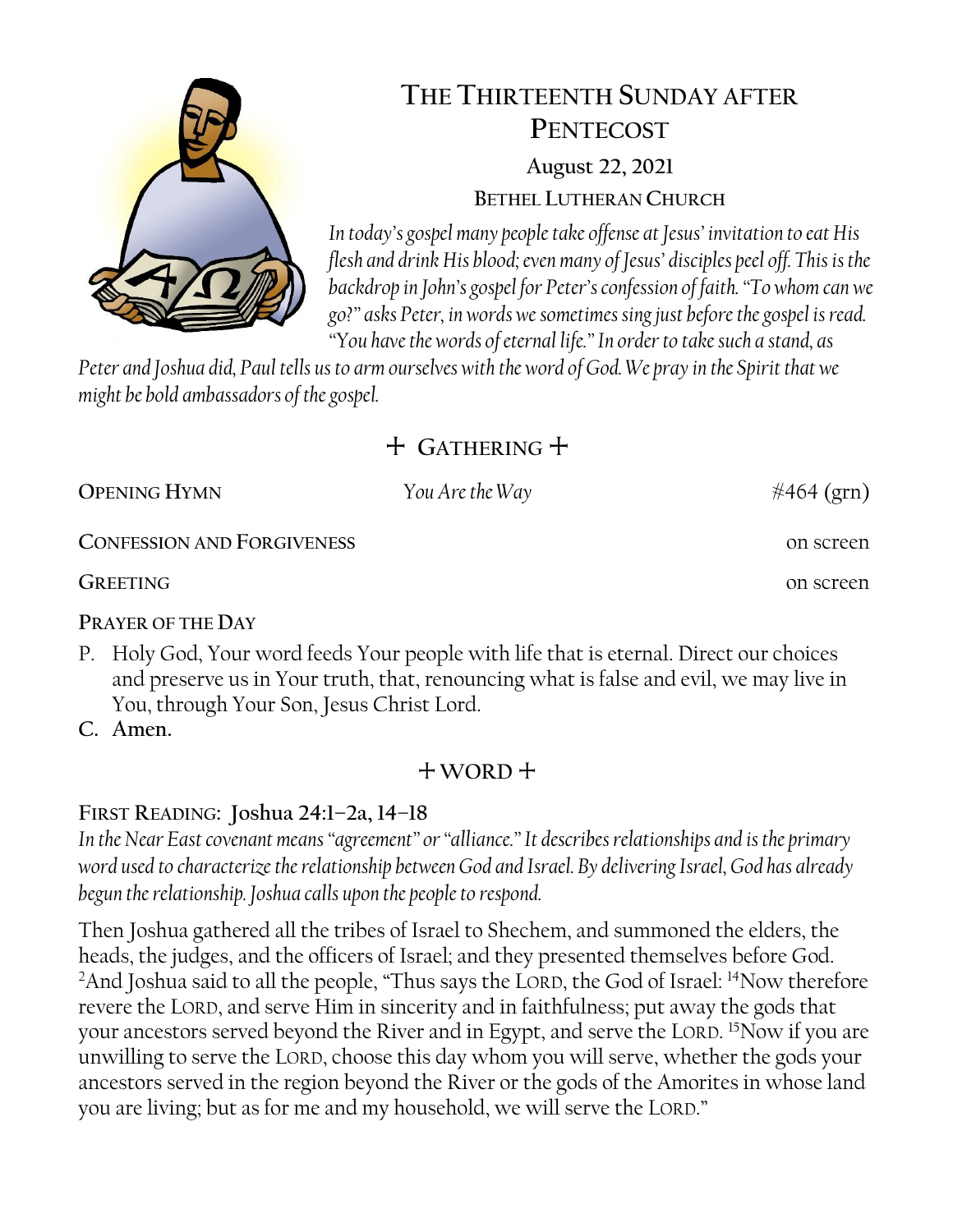<sup>16</sup>Then the people answered, "Far be it from us that we should forsake the LORD to serve other gods; <sup>17</sup> for it is the LORD our God Who brought us and our ancestors up from the land of Egypt, out of the house of slavery, and Who did those great signs in our sight. He protected us along all the way that we went, and among all the peoples through whom we passed; <sup>18</sup>and the LORD drove out before us all the peoples, the Amorites who lived in the land. Therefore we also will serve the LORD, for He is our God."

L. The Word of the Lord. **C. Thanks be to God.**

## **Psalm 34:15–22**

*The eyes of the LORD are upon the righteous.*

The eyes of the LORD are upon the righteous, and His ears are open to their cry. <sup>16</sup>**The face of the LORD is against those who do evil, to root out the remembrance of them from the earth.** <sup>17</sup>The righteous cry, and the LORD hears them and delivers them from all their troubles. <sup>18</sup>**The LORD is near to the brokenhearted and will save those whose spirits are crushed.** <sup>19</sup>Many are the troubles of the righteous, but the LORD will deliver him out of them all. <sup>20</sup>**He will keep safe all his bones; not one of them shall be broken.** <sup>21</sup>Evil shall slay the wicked, and those who hate the righteous will be punished. <sup>22</sup>**The LORD ransoms the life of His servants, and none will be punished who trust in Him**.

### **SECOND READING: Ephesians 6:10–20**

*The military language in this passage calls to mind the power of the Roman Empire in the first century. In order to remain strong in the face of cosmic evil forces followers of Christ are to put on the armor of God which includes truth, righteousness, peace, faith, the gift of salvation, and the word of God' inspired by the Spirit.*

Finally, be strong in the Lord and in the strength of His power. <sup>11</sup>Put on the whole armor of God, so that you may be able to stand against the wiles of the devil. <sup>12</sup>For our struggle is not against enemies of blood and flesh, but against the rulers, against the authorities, against the cosmic powers of this present darkness, against the spiritual forces of evil in the heavenly places. <sup>13</sup>Therefore take up the whole armor of God, so that you may be able to withstand on that evil day, and having done everything, to stand firm. <sup>14</sup>Stand therefore, and fasten the belt of truth around your waist, and put on the breastplate of righteousness. <sup>15</sup>As shoes for your feet put on whatever will make you ready to proclaim the gospel of peace. 16With all of these, take the shield of faith, with which you will be able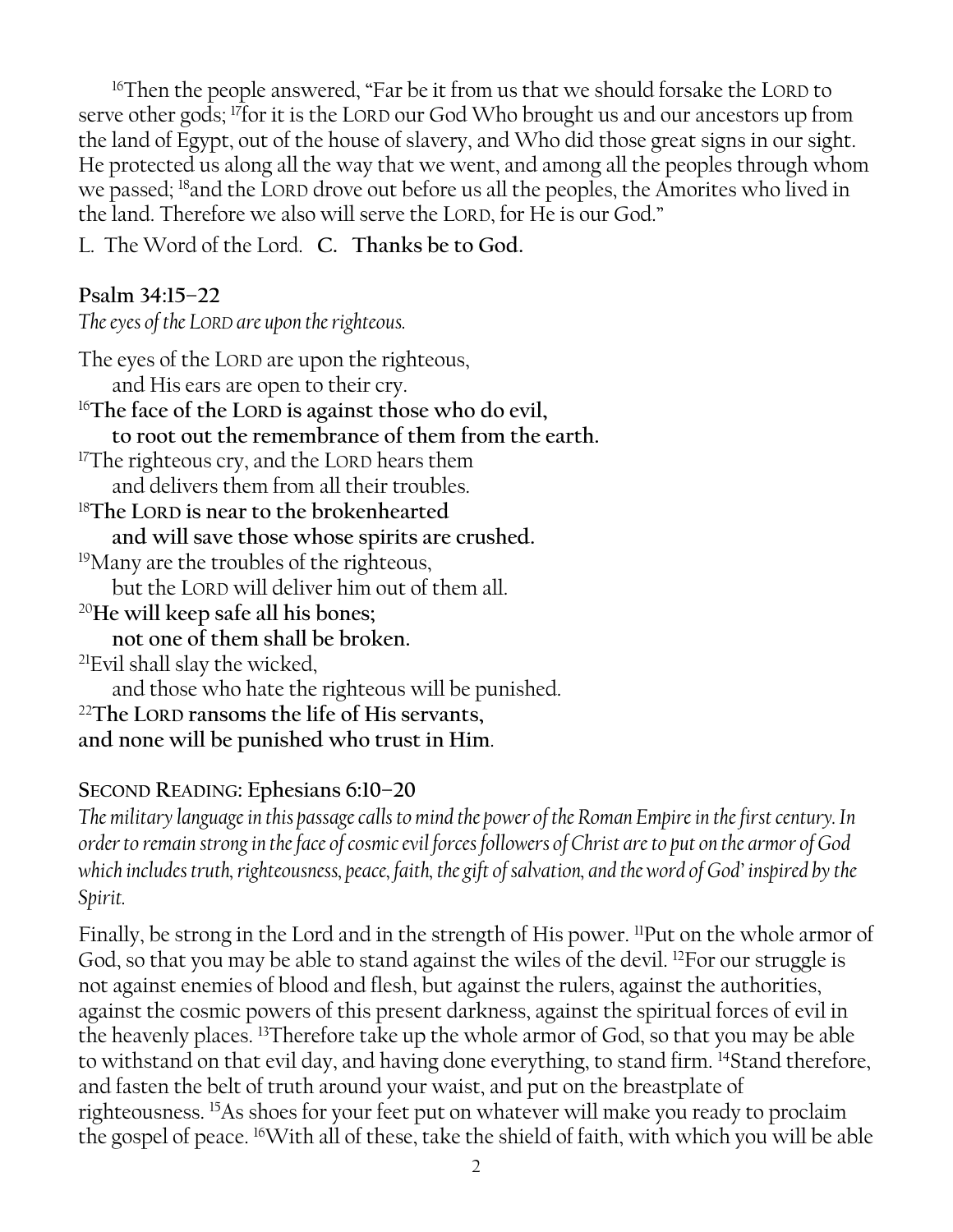to quench all the flaming arrows of the evil one. <sup>17</sup>Take the helmet of salvation, and the sword of the Spirit, which is the word of God.

<sup>18</sup>Pray in the Spirit at all times in every prayer and supplication. To that end keep alert and always persevere in supplication for all the saints. <sup>19</sup>Pray also for me, so that when I speak, a message may be given to me to make known with boldness the mystery of the gospel, <sup>20</sup>for which I am an ambassador in chains. Pray that I may declare it boldly, as I must speak.

L. The Word of the Lord. **C. Thanks be to God**

**GOSPEL ACCLAMATION** *Alleluia. Lord, to whom…* page 83

## HOLY GOSPEL**: St. John 6:56-69**

*The "hard saying"that offends Jesus' disciples is his claim that his followers must eat his flesh and drink his blood. The followers who return to their old lives know something about how odd this sounds. Simon Peter, on the other hand, knows something about the scarcity of living, gracious words. He asks the most important question: "To whom shall we go?"*

## **C. Glory to You, O Lord.**

[Jesus said,]<sup>56</sup> Those who eat My flesh and drink My blood abide in Me, and I in them.  $^{57}$ Just as the living Father sent Me, and I live because of the Father, so whoever eats Me will live because of Me. <sup>58</sup>This is the bread that came down from heaven, not like that which your ancestors ate, and they died. But the one who eats this bread will live forever." <sup>59</sup>He said these things while He was teaching in the synagogue at Capernaum.

 $60$ When many of His disciples heard it, they said, "This teaching is difficult; who can accept it?" <sup>61</sup>But Jesus, being aware that His disciples were complaining about it, said to them, "Does this offend you? <sup>62</sup>Then what if you were to see the Son of Man ascending to where He was before? <sup>63</sup>It is the spirit that gives life; the flesh is useless. The words that I have spoken to you are spirit and life. <sup>64</sup>But among you there are some who do not believe." For Jesus knew from the first who were the ones that did not believe, and who was the one that would betray Him. <sup>65</sup>And He said, "For this reason I have told you that no one can come to Me unless it is granted by the Father."

<sup>66</sup>Because of this many of His disciples turned back and no longer went about with Him. <sup>67</sup>So Jesus asked the twelve, "Do you also wish to go away?" <sup>68</sup>Simon Peter answered him, "Lord, to whom can we go? You have the words of eternal life. <sup>69</sup>We have come to believe and know that You are the Holy One of God."

- P. The Gospel of the Lord.
- **C. Praise to You, O Christ.**

**SERMON**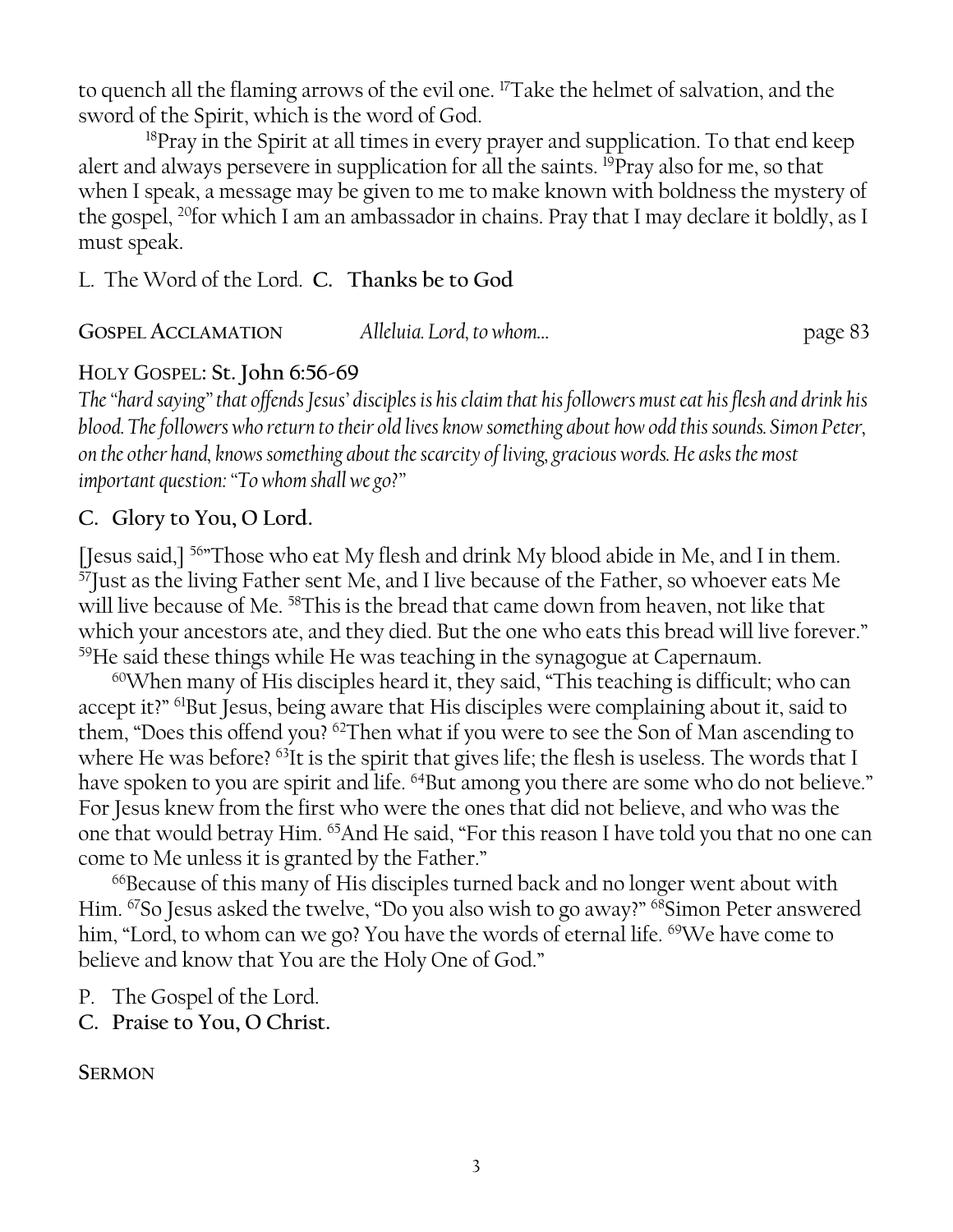| <b>HYMN OF THE DAY</b>                                                                       | O Jesus I Have Promised                                       | #503 (grn) |
|----------------------------------------------------------------------------------------------|---------------------------------------------------------------|------------|
| THE APOSTLES' CREED                                                                          |                                                               | page 85    |
| <b>PRAYERS OF THE CHURCH</b><br>P.  Lord, in Your mercy,<br>C. hear our prayer.              |                                                               |            |
| <b>SHARING THE PEACE OF THE LORD</b>                                                         |                                                               |            |
| <b>ANNOUNCEMENTS</b>                                                                         |                                                               |            |
| <b>OFFERING / OFFERTORY</b>                                                                  | Let the vineyards                                             | page 86    |
| <b>OFFERTORY PRAYER</b>                                                                      |                                                               | page 87    |
| $+$ MEAL $+$                                                                                 |                                                               |            |
| THE GREAT THANKSGIVING                                                                       |                                                               | page 88    |
| <b>EUCHARISTIC PRAYER</b><br>P. You are indeed holy  accomplished our salvation.<br>C. Amen. |                                                               |            |
| P. In the night in  the Lord's death until He comes.                                         | C. Christ has died. Christ is risen. Christ will come again.  |            |
| C. Amen.                                                                                     | P. Lord God, send now Your Holy Spirit  both now and forever. |            |
| THE LORD'S PRAYER                                                                            |                                                               | page 91    |
| <b>DISTRIBUTION</b>                                                                          |                                                               |            |
| POST-COMMUNION BLESSING                                                                      |                                                               | page 92    |
| POST-COMMUNION SONG                                                                          | Thank the Lord                                                | page 92    |
| <b>POST COMMUNION PRAYER</b>                                                                 | P. Jesus Christ, You have given Lord forevermore. C. Amen.    |            |

## + **SENDING** +

**BENEDICTION**

P. Jesus is the vine and we are the branches. May you be rooted and grounded in His love. Almighty God, Father, + Son, and Holy Spirit, bless you now and forever.

**C. Amen**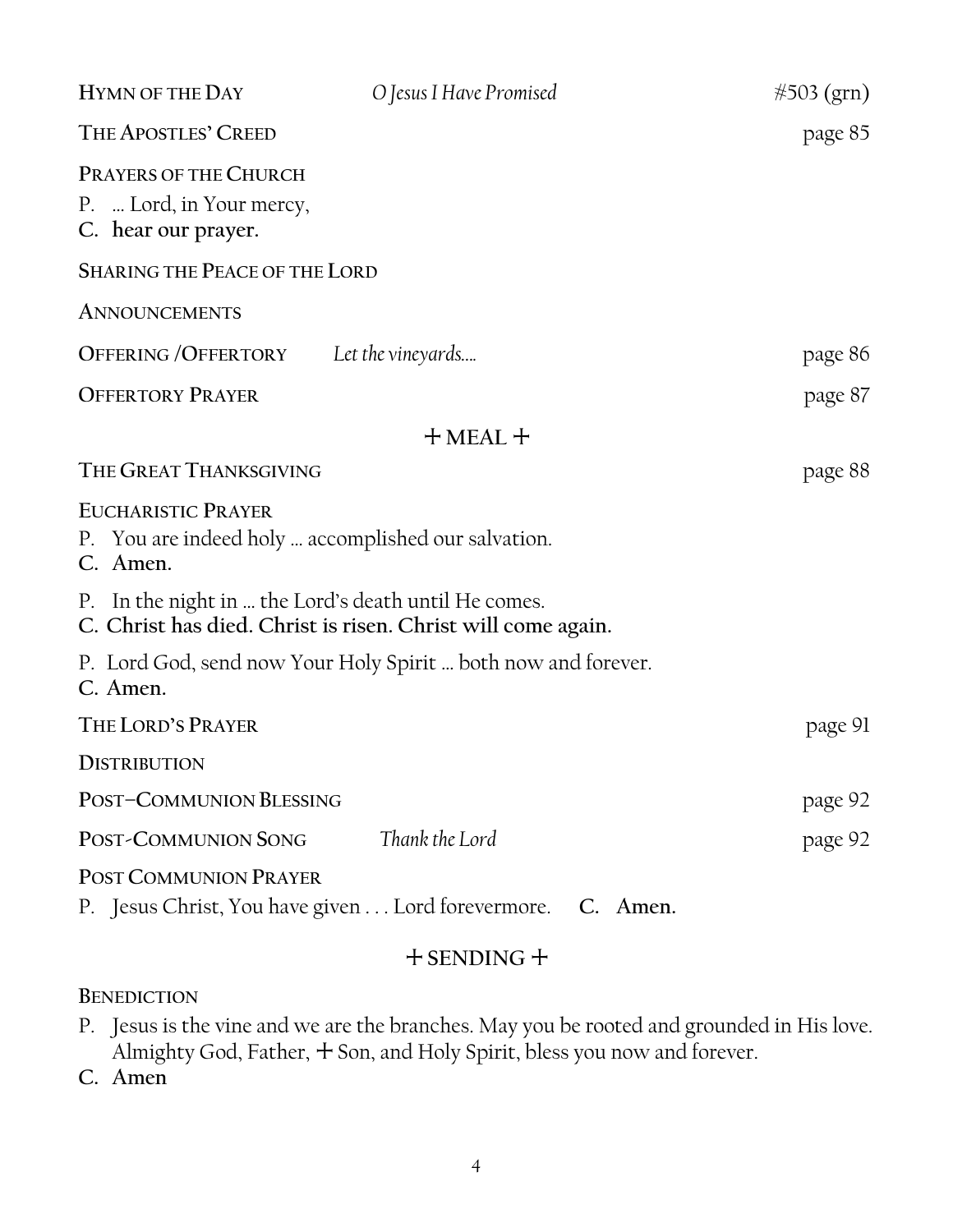#### **CLOSING HYMN Blessed Assurance** #699 (blu)

**DISMISSAL** 

- P. Go in peace to love and serve the Lord.
- **C. Thanks be to God.**

## **THOSE WHO SERVE:**

**Ministers:** All the People of God **Presider:** Pastor Ellen Munter **Musician: Lou Knutson Reader:** Tracy Wente

**Camera:** Josh Sumption **Projection:** James Kamrath/Kendon Knutson Katie Munter

**Sound Room:** Ken Jeremiason and Jerome Bruns

**How to reach us:**

Church Office: 507-296-4658 Pastor's House: 507-296-4558 Pastor's Cell: 507-828-1000 (call or text) Pastor's email: pastormunter@gmail.com

Bethel email: bethellutheran@frontier.com Bethel web page: www.bethelofporter.com



Emily Morton, Angie Denelsbeck Anderson Shirlee Gabbert, Bill and Karen Pohlen Carol Moon, Gail Sumption, Kendon Knutson

## **An opportunity to Lend a Hand**

The Board of Education is looking for a volunteer to join with them as Rachel Wollum has moved to Watertown for her education and will not be able to actively participate. If you have an interest in being involved in the educational programs of the youth of Bethel, please let Paula Syltie or Pastor Ellen know. Our kids are the future of Bethel.